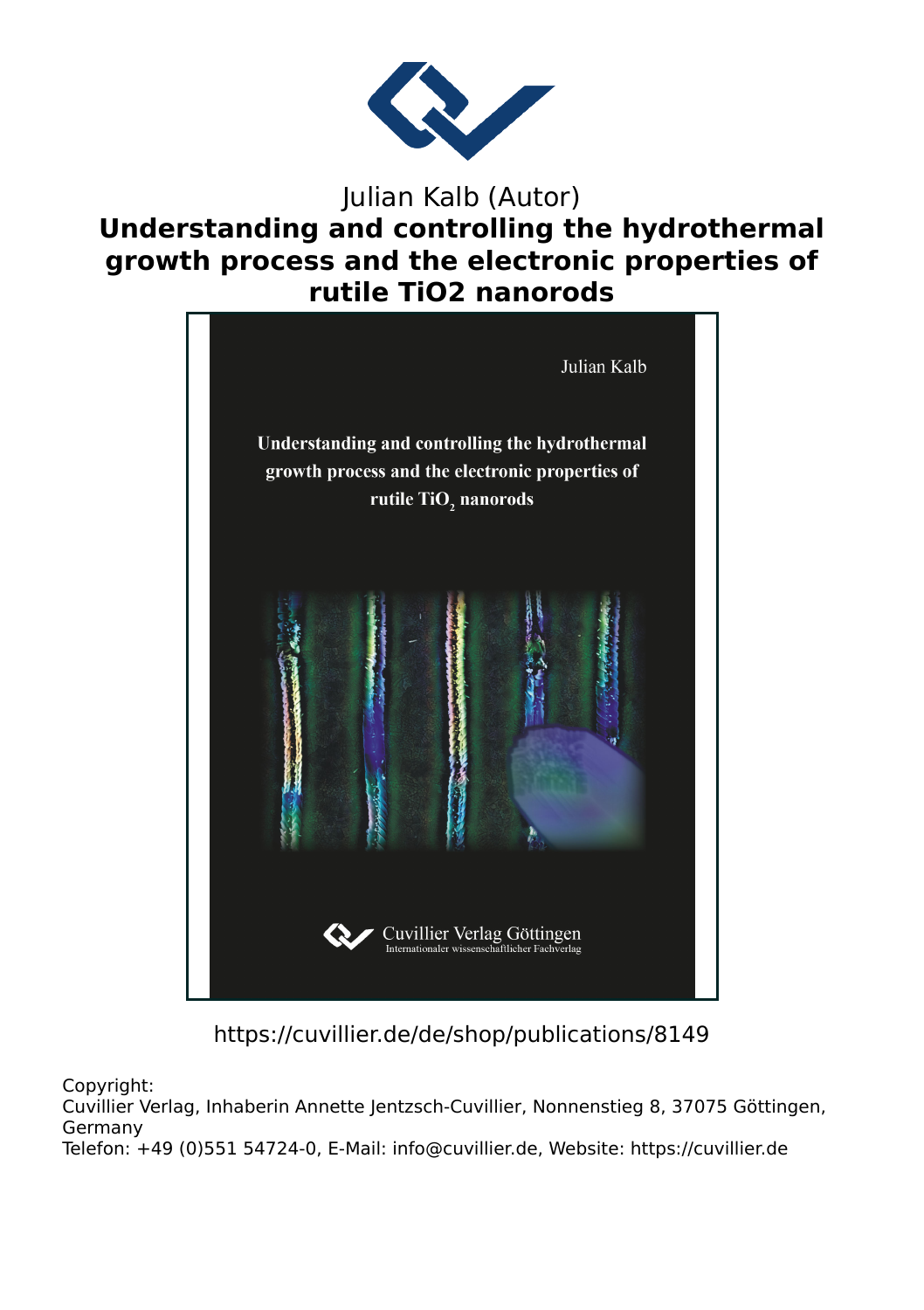## **Contents**

|                         | Abstract     |       |                                                                                              | 1  |
|-------------------------|--------------|-------|----------------------------------------------------------------------------------------------|----|
| 1                       | Introduction |       |                                                                                              | 5  |
| $\overline{\mathbf{2}}$ |              |       | <b>Basics of Titanium Dioxide</b>                                                            | 11 |
|                         | 2.1          |       |                                                                                              | 11 |
|                         | 2.2          |       |                                                                                              | 15 |
|                         |              | 2.2.1 | Morphologies and Crystal Structure                                                           | 15 |
|                         |              | 2.2.2 |                                                                                              | 16 |
|                         |              | 2.2.3 |                                                                                              | 17 |
|                         |              | 2.2.4 | Crystal Dynamics and Thermal Properties $\ldots \ldots \ldots \ldots \ldots \ldots$          | 18 |
|                         | 2.3          |       |                                                                                              | 23 |
|                         |              | 2.3.1 | Anatase-to-Rutile Phase Transition in Bulk $TiO_2$                                           | 23 |
|                         |              | 2.3.2 | Anatase-to-Rutile Phase Transition in Nanocrystalline $TiO_2 \ldots \ldots$                  | 28 |
|                         | 2.4          |       | Extended Definition of Optical, Electronic, and Optoelectronic Properties of $\rm TiO_2$     |    |
|                         |              |       |                                                                                              | 37 |
|                         |              | 2.4.1 |                                                                                              | 38 |
|                         |              | 2.4.2 |                                                                                              | 38 |
|                         |              | 2.4.3 |                                                                                              | 39 |
| 2.5                     |              |       | 40                                                                                           |    |
|                         |              | 2.5.1 |                                                                                              | 40 |
|                         |              | 2.5.2 | Light Scattering on Spherical TiO <sub>2</sub> Nanoparticles $\ldots \ldots \ldots \ldots$   | 42 |
|                         |              | 2.5.3 | Dielectric Light Scattering on Highly Anisotropic Nanoparticles                              | 43 |
|                         |              | 2.5.4 | An Ordered Array of Nanoparticles as a Basic Module of Metamaterials.                        | 45 |
|                         |              | 2.5.5 | Disordered Assemblies of Nanoparticles as an Effective Medium                                | 46 |
|                         | 2.6          |       | Electronic Properties of Bulk and Nanostructured TiO <sub>2</sub>                            | 47 |
|                         |              | 2.6.1 |                                                                                              | 47 |
|                         |              | 2.6.2 | Chemical Potential and Electron Density in Intrinsic Semiconductors                          | 48 |
|                         |              | 2.6.3 | Chemical Potential and Electron Density in n-type $TiO_2 \ldots \ldots \ldots$               | 49 |
|                         |              | 2.6.4 |                                                                                              | 50 |
|                         |              | 2.6.5 | Conductivity and Mobility of Electrons in TiO <sub>2</sub>                                   | 50 |
|                         |              | 2.6.6 | Electronic States and Conductivity in Doped TiO <sub>2</sub>                                 | 60 |
|                         |              | 2.6.7 | Electronic States and Conductivity on Surfaces and Grain Boundaries in                       |    |
|                         |              |       |                                                                                              | 68 |
|                         |              | 2.6.8 | Electronic States and Conductivity in $\rm TiO_2$ Nano<br>particles $\ldots \ldots \ldots$ . | 71 |
|                         | 2.7          |       |                                                                                              | 75 |
|                         |              | 2.7.1 | Band Bending at the Metal-Semiconductor Interface                                            | 75 |
|                         |              | 2.7.2 | Electrode-Limited Conduction Mechanisms                                                      | 81 |
|                         |              | 2.7.3 |                                                                                              | 84 |
|                         |              | 2.7.4 | Effects of Structure Size on the Transient Current                                           | 91 |
|                         |              | 2.7.5 | Effects of the Fabrication Technique on the Transient Current                                | 92 |
|                         |              | 2.7.6 | Effects of Post-Treatment on the Transient Current in TiO <sub>2</sub>                       | 92 |

i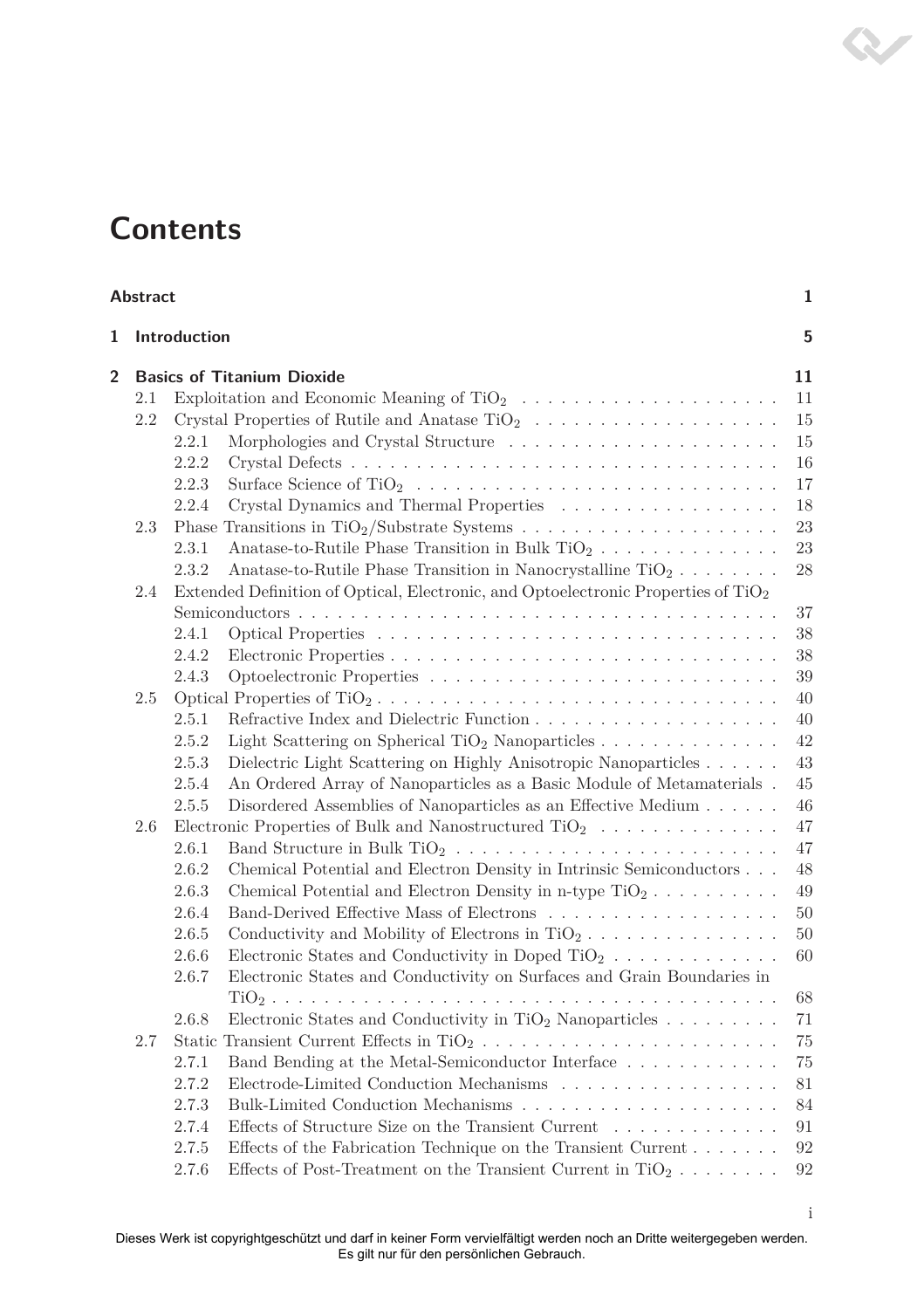|     | 2.8 | Time-Dependent Transient Current Effects in $\rm TiO_2$ |                                                                                                        |     |  |  |
|-----|-----|---------------------------------------------------------|--------------------------------------------------------------------------------------------------------|-----|--|--|
|     |     | 2.8.1                                                   |                                                                                                        | 96  |  |  |
|     |     | 2.8.2                                                   | Inelastic Electron-Phonon Scattering and Joule Heating $\ldots \ldots \ldots$                          | 97  |  |  |
|     |     | 2.8.3                                                   | Trapping and Detrapping of Electrons $\ldots \ldots \ldots \ldots \ldots \ldots \ldots$                | 98  |  |  |
|     |     | 2.8.4                                                   |                                                                                                        |     |  |  |
|     |     | 2.8.5                                                   |                                                                                                        | 101 |  |  |
|     |     | 2.8.6                                                   |                                                                                                        | 106 |  |  |
|     |     | 2.8.7                                                   |                                                                                                        | 107 |  |  |
|     | 2.9 |                                                         |                                                                                                        | 109 |  |  |
|     |     | 2.9.1                                                   |                                                                                                        | 109 |  |  |
|     |     | 2.9.2                                                   |                                                                                                        |     |  |  |
|     |     | 2.9.3                                                   |                                                                                                        |     |  |  |
|     |     | 2.9.4                                                   | Light-Controlled Density of Mobile Electrons  112                                                      |     |  |  |
|     |     | 2.9.5                                                   |                                                                                                        |     |  |  |
|     |     | 2.9.6                                                   |                                                                                                        |     |  |  |
|     |     | 2.9.7                                                   |                                                                                                        |     |  |  |
|     |     |                                                         |                                                                                                        |     |  |  |
| 3   |     | Manufacturing of TiO <sub>2</sub> Nanostructures        |                                                                                                        |     |  |  |
|     | 3.1 |                                                         |                                                                                                        | 115 |  |  |
|     |     | 3.1.1                                                   | Sputter Deposition $\ldots \ldots \ldots \ldots \ldots \ldots \ldots \ldots \ldots \ldots \ldots$      |     |  |  |
|     |     | 3.1.2                                                   |                                                                                                        |     |  |  |
|     |     | 3.1.3                                                   |                                                                                                        |     |  |  |
|     |     | 3.1.4                                                   |                                                                                                        |     |  |  |
|     |     | 3.1.5                                                   |                                                                                                        |     |  |  |
|     |     | 3.1.6                                                   |                                                                                                        |     |  |  |
|     |     | 3.1.7                                                   |                                                                                                        |     |  |  |
| 3.2 |     |                                                         | Hydrothermal Growth of Rutile TiO <sub>2</sub> Nanorods 118                                            |     |  |  |
|     |     | 3.2.1                                                   |                                                                                                        |     |  |  |
|     |     | 3.2.2                                                   | The Rutile $TiO2$ Crystal Shape at Thermodynamic Equilibrium Condition 120                             |     |  |  |
|     |     | 3.2.3                                                   |                                                                                                        |     |  |  |
|     |     | 3.2.4                                                   | Substructure of Full-grown TiO <sub>2</sub> Nanorods 121                                               |     |  |  |
|     |     | 3.2.5                                                   | Substrates for the Hydrothermal Growth of Rutile TiO <sub>2</sub> Nanorods $\ldots$ 123                |     |  |  |
|     |     | 3.2.6                                                   | Toxicity of the Investigated TiO <sub>2</sub> Nanostructures 123                                       |     |  |  |
|     |     |                                                         |                                                                                                        |     |  |  |
| 4   |     |                                                         | <b>Experimental Methods</b>                                                                            | 125 |  |  |
|     | 4.1 |                                                         |                                                                                                        |     |  |  |
|     |     | 4.1.1                                                   |                                                                                                        |     |  |  |
|     |     | 4.1.2                                                   | Rutile and Anatase TiO <sub>2</sub> Films/ Seed Layers $\ldots \ldots \ldots \ldots \ldots \ldots 125$ |     |  |  |
|     |     | 4.1.3                                                   | Hydrothermal Growth of Rutile TiO <sub>2</sub> Nanorods 129                                            |     |  |  |
|     |     | 4.1.4                                                   |                                                                                                        |     |  |  |
|     |     | 4.1.5                                                   | Fabrication of Polystyrene Sphere Monolayers (PSML) 131                                                |     |  |  |
|     |     | 4.1.6                                                   |                                                                                                        |     |  |  |
|     |     | 4.1.7                                                   |                                                                                                        |     |  |  |
|     |     | 4.1.8                                                   |                                                                                                        |     |  |  |
|     | 4.2 |                                                         |                                                                                                        |     |  |  |
|     |     | 4.2.1                                                   |                                                                                                        |     |  |  |
|     |     | 4.2.2                                                   |                                                                                                        | 135 |  |  |
|     |     | 4.2.3                                                   |                                                                                                        |     |  |  |
|     |     |                                                         |                                                                                                        |     |  |  |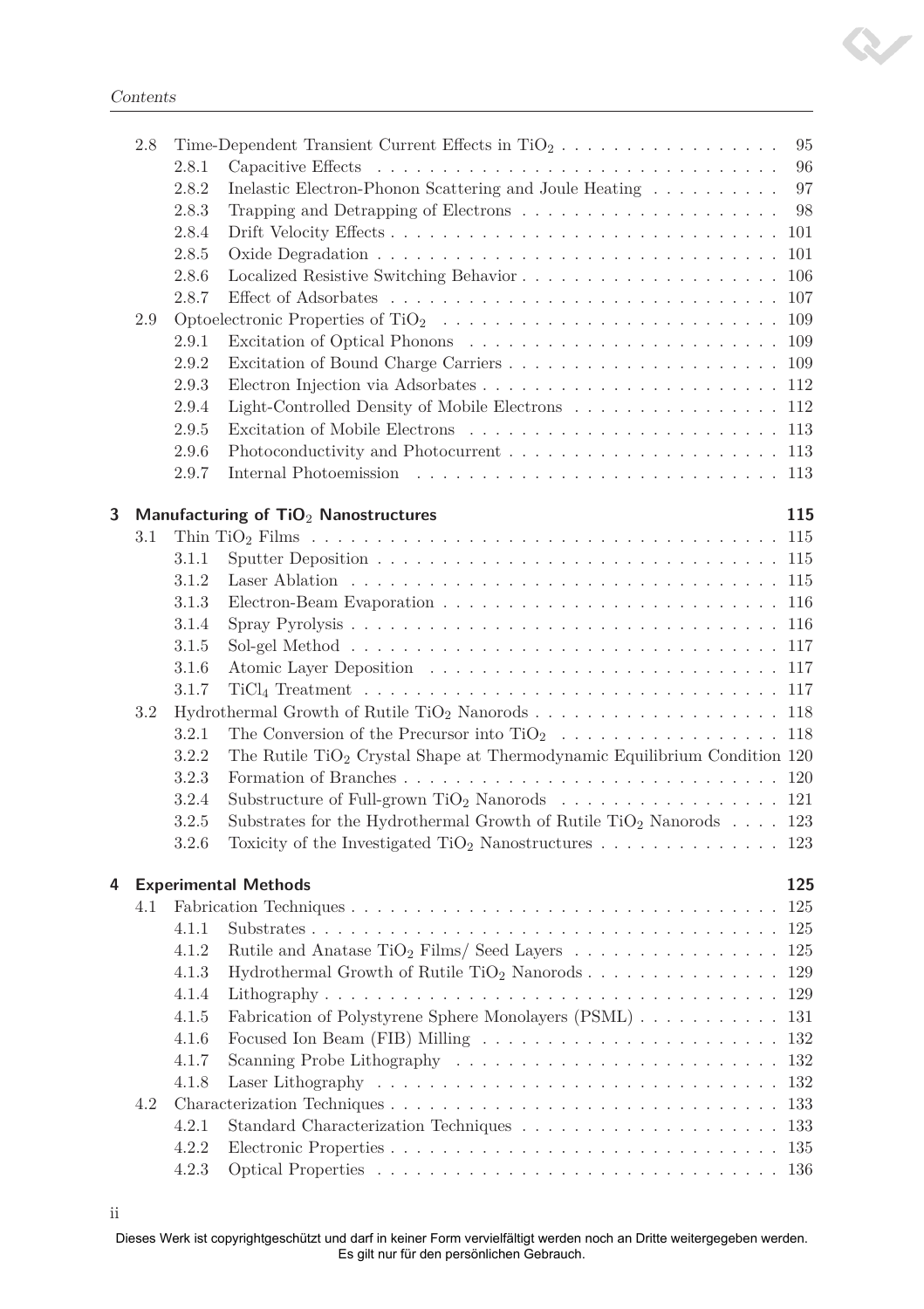Contents

iii

| 5 | 5.1                                                                                        |                | Thin $TiO2$ Films and Seed Layer for the Hydrothermal Method                                                                                                    | 139<br>140 |  |
|---|--------------------------------------------------------------------------------------------|----------------|-----------------------------------------------------------------------------------------------------------------------------------------------------------------|------------|--|
|   |                                                                                            | 5.1.1          | Anatase Polycrystalline TiO <sub>2</sub> Films Made by Sputter Deposition $\ldots \ldots$                                                                       | 140        |  |
|   |                                                                                            | 5.1.2          | Anatase Polycrystalline TiO <sub>2</sub> Films Made by Spray Pyrolysis 144                                                                                      |            |  |
|   |                                                                                            | 5.1.3          | Anatase Polycrystalline TiO <sub>2</sub> Films Made by SALD $\ldots \ldots \ldots \ldots 144$                                                                   |            |  |
|   | 5.2                                                                                        |                |                                                                                                                                                                 |            |  |
|   |                                                                                            | 5.2.1          | Polycrystalline Rutile TiO <sub>2</sub> Films Made by Sputter Deposition $\ldots \ldots$                                                                        | 145        |  |
|   |                                                                                            | 5.2.2          | Polycrystalline Rutile $TiO2$ Films Made by Electron-Beam Evaporation.                                                                                          | 146        |  |
|   |                                                                                            | 5.2.3          | Polycrystalline Rutile TiO <sub>2</sub> Films Made by a Sol-gel Method $\dots \dots$                                                                            | 148        |  |
| 6 | Hydrothermal Growth of Rutile TiO <sub>2</sub> Nanorods on Rutile and Anatase Films<br>149 |                |                                                                                                                                                                 |            |  |
|   | 6.1                                                                                        |                |                                                                                                                                                                 | 150        |  |
|   | 6.2                                                                                        |                |                                                                                                                                                                 | 153        |  |
|   |                                                                                            | 6.2.1<br>6.2.2 | Hydrothermal Growth on Macroscopic Rutile TiO <sub>2</sub> Single Crystals $\dots$ .<br>Hydrothermal Growth on Sputtered, Sol-gel, and Evaporated Rutile $TiO2$ | 153        |  |
|   |                                                                                            |                |                                                                                                                                                                 |            |  |
|   |                                                                                            | 6.2.3          | Hydrothermal Growth on Rutile FTO Seed Layers 159                                                                                                               |            |  |
|   | 6.3                                                                                        |                |                                                                                                                                                                 | 160        |  |
|   |                                                                                            | 6.3.1          | Hydrothermal Growth on Sputtered Fine-Grained Anatase TiO <sub>2</sub> Seed                                                                                     |            |  |
|   |                                                                                            | 6.3.2          | Hydrothermal Growth on Coarse Grain Sputtered and Sprayed Anatase                                                                                               |            |  |
|   |                                                                                            |                |                                                                                                                                                                 | 164        |  |
|   | 6.4                                                                                        | 6.4.1          |                                                                                                                                                                 | 164        |  |
|   |                                                                                            | 6.4.2          |                                                                                                                                                                 | 165        |  |
|   |                                                                                            | 6.4.3          |                                                                                                                                                                 | 166        |  |
|   |                                                                                            | 6.4.4          | One- and Multi-directional Growth $(Branching) \dots \dots \dots \dots \dots$                                                                                   | 167        |  |
|   |                                                                                            |                |                                                                                                                                                                 |            |  |
| 7 |                                                                                            |                | Non-Equilibrium Growth Model for Fibrous Rutile TiO <sub>2</sub> Nanorods                                                                                       | 171        |  |
|   | 7.1                                                                                        |                | Model for the Origin of the Typical Fine Structure in Rutile $TiO2$ Nanorods 172                                                                                |            |  |
|   |                                                                                            | 7.1.1          |                                                                                                                                                                 |            |  |
|   |                                                                                            | 7.1.2          | Facet-Dependent Growth Speeds Corresponding to Wulff Construction 172                                                                                           |            |  |
|   |                                                                                            | 7.1.3          | Non-Equilibrium Growth Model Describing the Origin of the Fine Structure 172                                                                                    |            |  |
|   |                                                                                            | 7.1.4          | From Polycrystalline Fine Structure Towards Single Crystal 174                                                                                                  |            |  |
|   | 7.2                                                                                        |                | Observable Consequences of the Non-Equilibrium Growth Model 175                                                                                                 |            |  |
|   |                                                                                            | 7.2.1          |                                                                                                                                                                 |            |  |
|   |                                                                                            | 7.2.2          | Dependence of the Finger's Diameter on the Process Temperature 177                                                                                              |            |  |
|   |                                                                                            | 7.2.3<br>7.2.4 | Post-Growth Atomic Rearrangement in Hydrochloric Acid 178                                                                                                       |            |  |
|   |                                                                                            |                | Post-Growth Annealing in Different Atmospheres                                                                                                                  | 179        |  |
| 8 |                                                                                            |                | Expanding the Horizon of Position-Controlled Hydrothermal Growth Methods                                                                                        | 183        |  |
|   | 8.1                                                                                        |                | From Standard Methods to New Advanced Lithography Techniques                                                                                                    | 184        |  |
|   | 8.2                                                                                        |                | Confined TiO <sub>2</sub> NRAs Made by Optical Contact Lithography $\dots \dots \dots \dots$ 184                                                                |            |  |
|   |                                                                                            | 8.2.1          |                                                                                                                                                                 | 184        |  |
|   |                                                                                            | 8.2.2          |                                                                                                                                                                 | 184        |  |
|   | 8.3                                                                                        |                | Double Superlattice by Optical Lithography and PSML 185                                                                                                         |            |  |
|   | 8.4                                                                                        |                | Confined TiO <sub>2</sub> NRAs Made by Electron-Beam Lithography $\dots \dots \dots \dots$ 188                                                                  |            |  |
|   | 8.5                                                                                        |                | Focused Ion Beam Triggered Growth of $TiO2$ Nanorods  189                                                                                                       |            |  |
|   |                                                                                            | 8.5.1          |                                                                                                                                                                 |            |  |
|   |                                                                                            | 8.5.2          | Confined NRAs Made by Focused Ion Beam Milling 190                                                                                                              |            |  |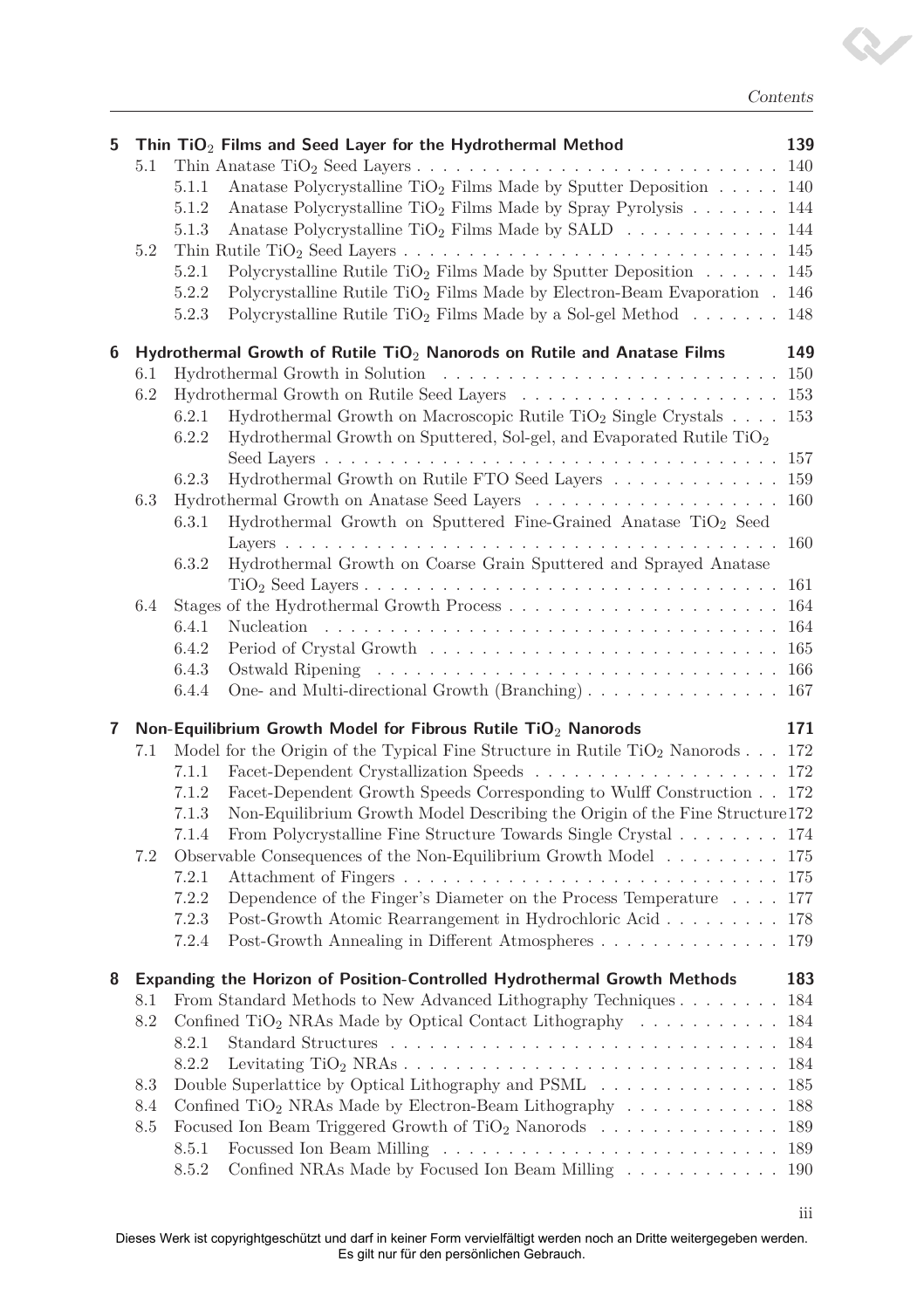|   | Advanced Scanning Probe Lithography Using Anatase-to-Rutile Transition of Lo-<br>$8.6\,$ |                                                                                                                                                               |     |  |
|---|------------------------------------------------------------------------------------------|---------------------------------------------------------------------------------------------------------------------------------------------------------------|-----|--|
|   |                                                                                          |                                                                                                                                                               |     |  |
|   |                                                                                          | 8.6.1<br>8.6.2                                                                                                                                                | 194 |  |
|   |                                                                                          | Excluding Competing Processes Resulting in Localized Growth of Nanorods 194<br>Special Features of the Presented Advanced Scanning Probe Lithography<br>8.6.3 | 196 |  |
|   |                                                                                          |                                                                                                                                                               |     |  |
| 9 |                                                                                          | <b>LASER-Induced Position-Controlled Hydrothermal Growth</b>                                                                                                  | 199 |  |
|   | 9.1                                                                                      |                                                                                                                                                               | 199 |  |
|   |                                                                                          | Formation of Interlayer between $TiO2$ and Silicon Substrates  199<br>9.1.1<br>9.1.2                                                                          |     |  |
|   |                                                                                          | Light In-Coupling in Anatase and Rutile TiO <sub>2</sub> Films $\ldots \ldots \ldots \ldots$ 201<br>9.1.3                                                     |     |  |
|   |                                                                                          | 9.1.4<br>Heat Dissipation in the Silicon/TiO <sub>2</sub> Interface Region $\dots \dots \dots \dots$ 209                                                      |     |  |
|   |                                                                                          | 9.1.5                                                                                                                                                         |     |  |
|   |                                                                                          | 9.1.6                                                                                                                                                         |     |  |
|   | 9.2                                                                                      | Results and Discussion of Laser Lithography Techniques $\ldots \ldots \ldots \ldots$ 213                                                                      |     |  |
|   |                                                                                          | 9.2.1                                                                                                                                                         |     |  |
|   |                                                                                          | cw Laser-Induced Melting Lithography (CiMeL) $\ldots \ldots \ldots \ldots \ldots$ 215<br>9.2.2                                                                |     |  |
|   |                                                                                          | 9.2.3<br>High Energy cw Laser-Induced Melting Lithography $(HELM)$ 215                                                                                        |     |  |
|   |                                                                                          | 9.2.4<br>Low Energy cw Laser-Induced Melting Lithography (LELM) $\ldots$ 217                                                                                  |     |  |
|   |                                                                                          | 9.2.5<br>Pulsed Laser-Induced Pattern Generation 219                                                                                                          |     |  |
|   |                                                                                          | 10 Optical Properties of Rutile $TiO2$ Nanostructures                                                                                                         | 237 |  |
|   |                                                                                          |                                                                                                                                                               |     |  |
|   |                                                                                          | 10.1.1 Polarization-Dependent Scattering on Individual Nanorods 241                                                                                           |     |  |
|   |                                                                                          |                                                                                                                                                               |     |  |
|   |                                                                                          | 10.1.3 Increasing Light Scattering with the Orientation of Nanorods                                                                                           | 244 |  |
|   |                                                                                          | 10.2 Scattering Superlattices Fabricated with Optical Contact Lithography 244                                                                                 |     |  |
|   |                                                                                          | 10.2.1 Scattering at Levitating NRA Membranes 244                                                                                                             |     |  |
|   |                                                                                          |                                                                                                                                                               |     |  |
|   |                                                                                          | 10.3.1 Scattering at Superlattices Fabricated with Electron-Beam Lithography . 247                                                                            |     |  |
|   |                                                                                          | 10.3.2 Scattering Superlattices Fabricated by Scanning Probe Lithography 250                                                                                  |     |  |
|   |                                                                                          | 10.3.3 Scattering at Laser-Fabricated Superlattices                                                                                                           | 252 |  |
|   |                                                                                          | 11 Time Evolution of the Transient Current in $TiO_{2-x}$ Nanocrystals                                                                                        | 255 |  |
|   |                                                                                          | 11.1 General Model for the Electron Transport in As-Grown Rutile $TiO_{2-x}$ Nanorods                                                                         | 257 |  |
|   |                                                                                          | 11.1.1 Separating the Rod into an Upper and a Bottom Part                                                                                                     | 257 |  |
|   |                                                                                          |                                                                                                                                                               | 258 |  |
|   |                                                                                          | 11.1.3 A Simplified Model for $I-V$ Measurements $\cdots\cdots\cdots\cdots\cdots\cdots$                                                                       | 261 |  |
|   |                                                                                          | 11.2 General Model for the Electron Transport in Annealed Rutile $TiO_{2-x}$ Nanorods.                                                                        | 263 |  |
|   |                                                                                          | 11.2.1 The Effect of Annealing in Vacuum on the Electronic Landscape $\ldots \ldots$                                                                          | 263 |  |
|   |                                                                                          | 11.2.2 The Effect of Annealing in Oxygen on the Electronic Landscape                                                                                          | 263 |  |
|   |                                                                                          | 11.3 Electron Transport in Specific Structures                                                                                                                | 265 |  |
|   |                                                                                          | 11.3.1 Rutile TiO <sub>2-x</sub> Nanorods Grown at 150 °C (NR150)                                                                                             | 265 |  |
|   |                                                                                          | 11.3.2 Rutile TiO <sub>2-x</sub> Nanorods Grown at 180 °C (NR180)                                                                                             | 273 |  |
|   |                                                                                          | 11.3.3 Rutile TiO <sub>2-x</sub> Nanorods Grown at 220 °C (NR220)                                                                                             | 277 |  |
|   |                                                                                          | 11.3.4 Rutile TiO <sub>2-x</sub> Nanorods Grown at 180 °C and treated with hot hydrochlo-                                                                     |     |  |
|   |                                                                                          |                                                                                                                                                               | 279 |  |
|   |                                                                                          | 11.3.5 Rutile TiO <sub>2-x</sub> Nanotubes Grown at 180 °C and etched with hot hydrochlo-                                                                     |     |  |
|   |                                                                                          | 11.3.6 TiO <sub>2-x</sub> Films Deposited via Sputter Deposition (FI)  284                                                                                    |     |  |
|   |                                                                                          |                                                                                                                                                               |     |  |